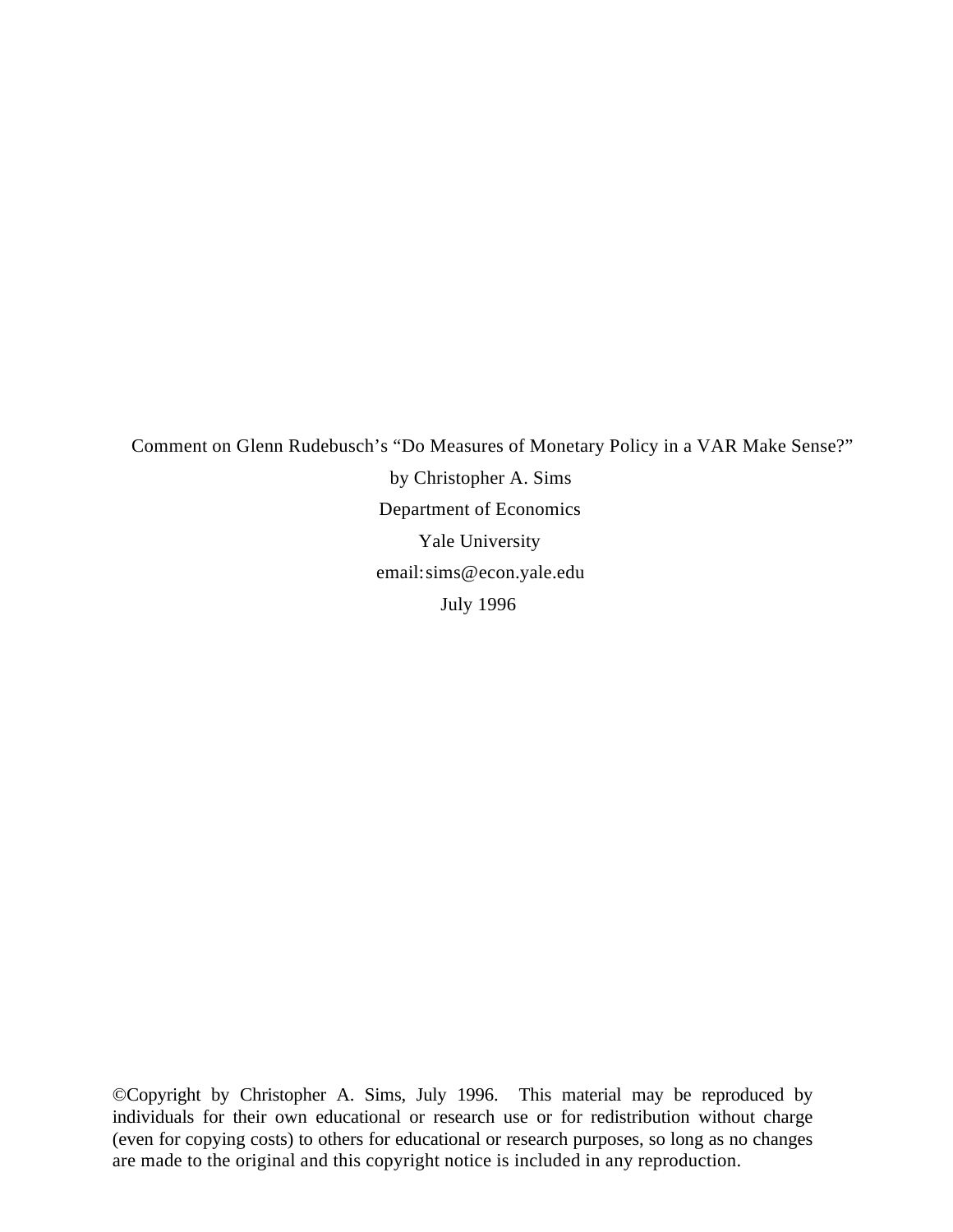Comment on Glenn Rudebusch's "Do Measures of Monetary Policy in a VAR Make Sense?" by Christopher A. Sims, July 1996

# **Generalities**

The identified VAR literature has in the last few years begun producing consistent, somewhat controversial results. The results challenge conventional wisdom about the nature of monetary policy and its effects, and the methods rest on careful attention to simultaneity problems. The literature accordingly has begun attracting vigorous criticism, both from economists comfortable with one version or another of conventional wisdom and from economists comfortable with the currently fashionable view that macroeconomics, properly executed, never requires thinking about more than one regression equation at a time.

Before addressing the criticisms put forth in Glenn Rudebusch's paper, let me describe broadly what the literature has discovered.

- 1) Most variation in monetary policy instruments is accounted for by responses of policy to the state of the economy, not by random disturbances to policy behavior.
- 2) Responses of real variables to monetary policy shifts are estimated as modest or nil, depending on the specification.
- 3) Monetary policy has historically increased interest rates in response to non-policy shocks that create inflationary pressure by more than would it would have under a policy of fixing the monetary stock.
- 4) A reasonable picture of the effects of monetary policy shifts emerges only under identifying assumptions of delay in the reaction of certain "sluggish" private sector variables to monetary policy shifts.

Most papers in the literature have not emphasized these conclusions, probably because it has until recently been regarded as a substantial accomplishment just to display a model that is consistent with multivariate time series data and implies reasonable effects for monetary policy shifts. The small real effects have particularly not been emphasized, since it is apparently sometimes thought that finding substantial real effects for monetary policy changes helps make identified VAR analyses credible. That these conclusions are nonetheless borne out in the literature is argued in somewhat more detail in my paper with Tao Zha, "Does Monetary Policy Generate Recessions?" available at ftp://ftp.econ.yale.edu/pub/sims/mpolicy. They are confirmed for a number of European countries and Japan in work by Soyoung Kim.

There is a view, which Milton Friedman used to restate regularly some years ago, that erratic variation in monetary policy is the primary source of business cycle fluctuations, with each postwar US business cycle largely explainable via the pattern of monetary policy variations preceding it. Friedman used to defend this view via statistical analysis that took the time path of a monetary aggregate as a sufficient statistic for the time path of monetary policy. The recent VAR literature decisively undercuts this way at looking at history, and as far as I know there are no attacks on the VAR literature that explicitly put forth a quantitative model that contradicts the VAR literature on this score. This paper by Rudebusch does not, apparently, put forth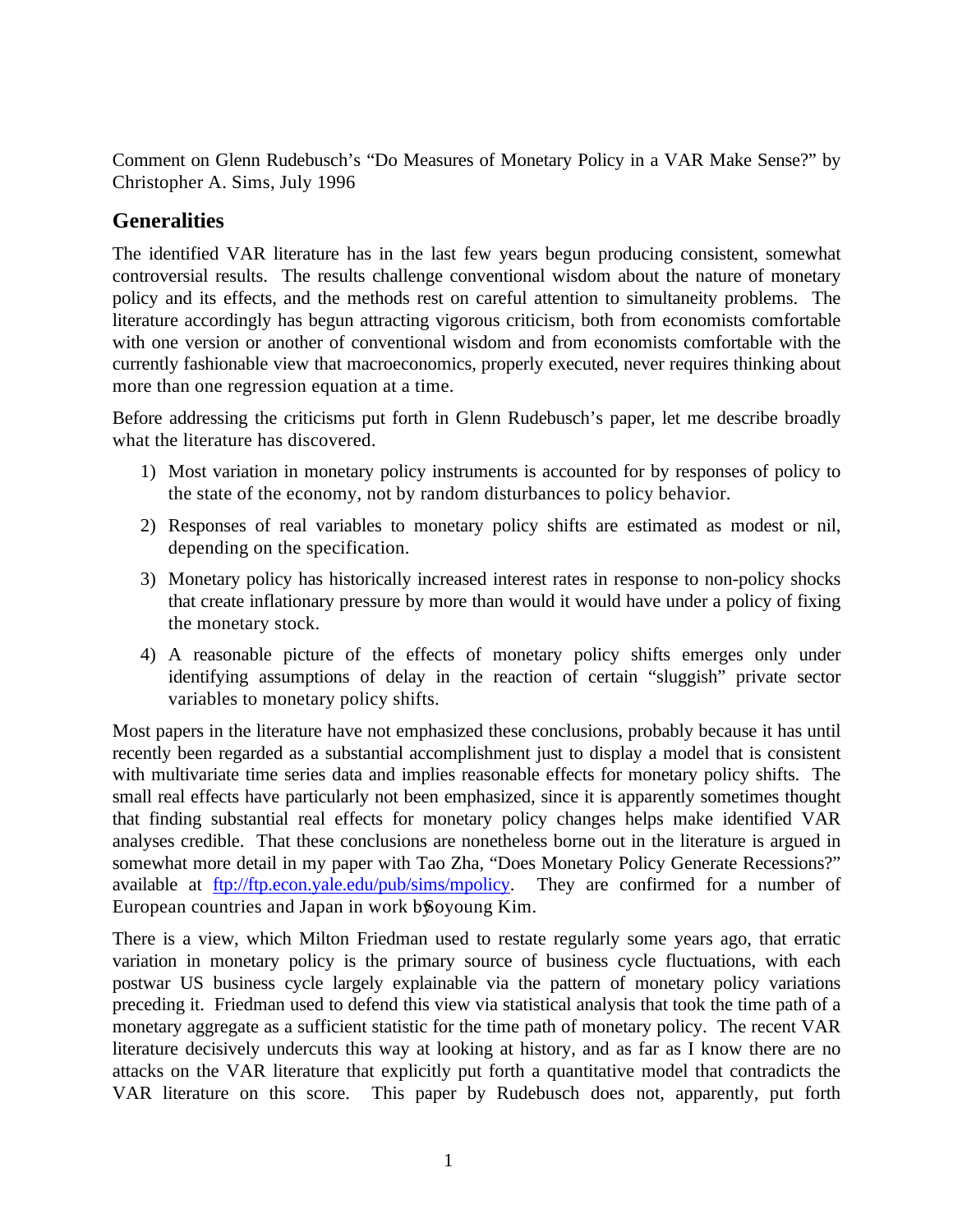Friedman's or any other approach to quantitative analysis of the effects of monetary policy as a better alternative to identified VAR modeling. As far as I can see, this paper takes the gloomy view that the VAR literature is so deeply flawed as to be useless, but not because there is a better way to accomplish the same purposes.

# **Specifics**

Many of the paper's complaints are what I would call "quibbles." They criticize modeling choices about aggregation, time aggregation, time variation, and linearity that are an essential part of any quantitative macroeconomic modeling. Of course there is some general distaste for quantitative macroeconomic modeling these days, precisely because such choices are necessary. I will address at least some of these quibbles below, but it would be interesting to know if the author believes that some other approach – calibrating stochastic equilibrium models? traditional simultaneous equations methods? – is less subject to this kind of criticism. To me at least, these criticisms, though in some cases they deserve discussion, are not very interesting, so I postpone them to the latter part of these notes.

There is one component of Rudebusch's scattershot attack on identified VAR modeling that raises legitimate and interesting research questions.

# *Let's Look at the Policy Shock Time Series*

In the middle of page 18, Rudebusch makes the most interesting point in his paper. His own VAR-style policy equation has residuals that have a correlation of only .12 with those of another VAR study by Bernanke and Mihov. This result may not be representative of the literature as a whole, but it deserves wider examination. Zha and I, for example, find that the monetary policy shocks for our two specifications (one using the Treasury Bill Rate and M2, the other replacing these variables with the Federal Funds Rate and Total Reserves) have a correlation of only .29. Examination of the policy shock time series in our two specifications show that they disagree substantially on when the biggest policy shifts occurred. I expect that when this issue is more widely examined it will be confirmed that despite their broad agreement on the nature of the response of the economy to monetary policy shocks, identified VAR studies disagree rather substantially about the history of policy disturbances.

Further study of these disagreements about policy shock time series will be important in resolving the disagreements about the size and existence of real effects of monetary policy shocks. But Rudebusch claims that "the VARs' estimated impulse responses will only be as good as the VARs' measures of exogenous shocks." If this were true, it would imply that the disagreement among these models concerning the policy shock time series discredits their broad agreement on the effects of policy shocks on the economy. However, it isn't true.

## *How Models Can Disagree on Policy Shocks, While Agreeing on their Effects*

Multivariate models can be hard to grasp intuitively. An appealing but misleading way to think about identified VAR's is that they "identify" a policy shock time series, then find the effects of policy essentially by regressing everything else on the policy shock time series. This would imply that if two identified VAR's that find very different policy shock time series agree on the effects of policy shocks on other variables, this is only an accident (or the result of data mining). This interpretation of VAR's did apply to some of the earliest, rational expectations monetarist, approaches to estimating the effects of monetary policy. Those models implied that the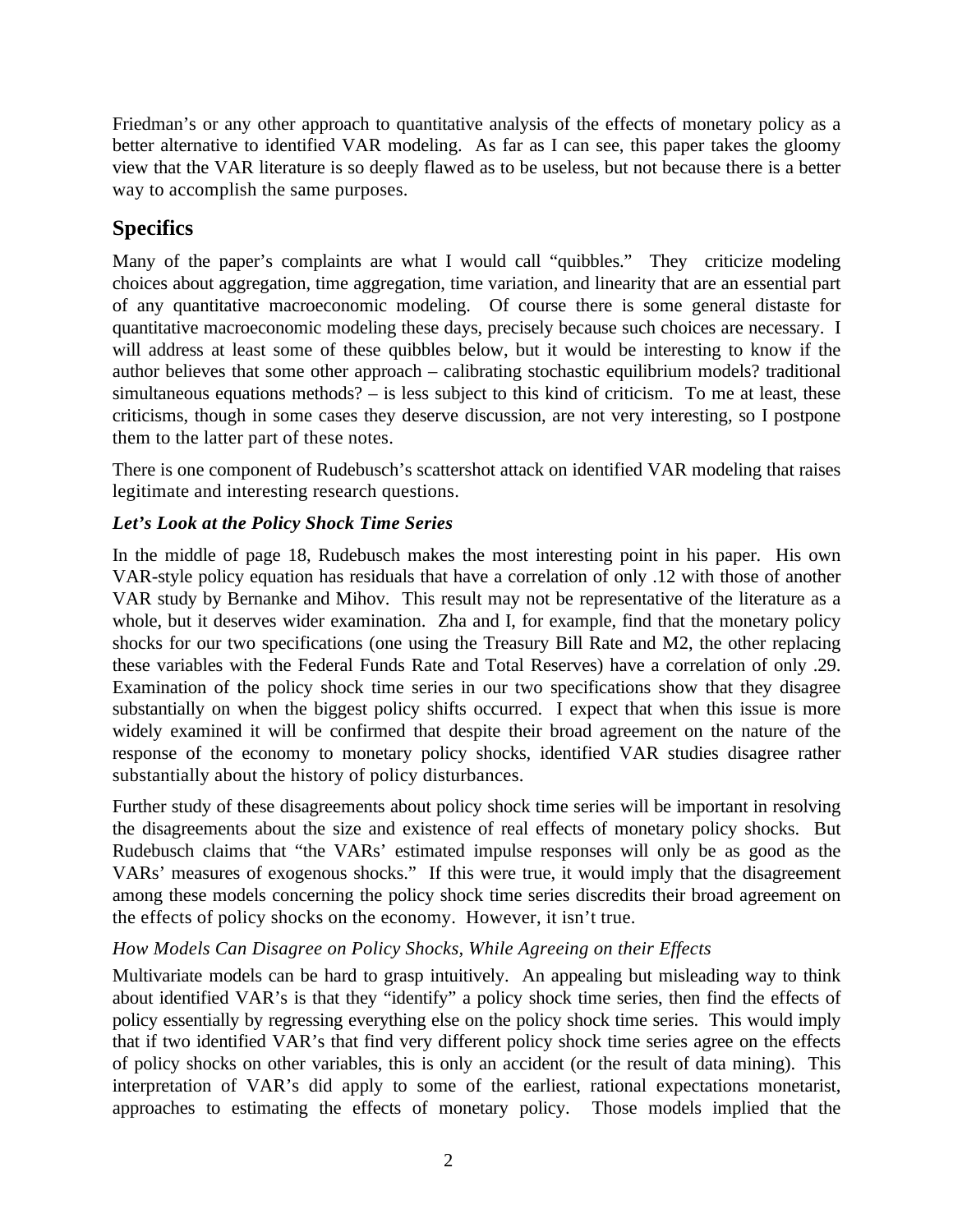innovation in a monetary aggregate was determined entirely by policy behavior. Some researchers, Robert Barro for instance, estimated models that literally constructed money innovations and regressed other variables on the money innovations to find the effects of policy.

But the modern identified VAR literature is not doing this. It works with multivariate models that can be understood only in a simultaneous equations framework. Suppose we were dealing with the simplest supply and demand simultaneous equations model. Everyone understands that if both equations in such a model are to be identified, then each equation must have a "shifter" variable that does not appear in the other equation – for example weather as a supply shifter and income as a demand shifter. The effect of a shock to supply (a change in its disturbance term, which moves the supply curve up and down or left and right, depending on the normalization) is a movement along the demand curve. It is accurately estimated if we have an accurate estimate of the demand curve. This requires that there be substantial variation in the weather, the supply shifter. On the other hand, the accuracy of the estimates of the supply equation shocks depends on the accuracy of the estimates of the coefficients in the supply equation. These depend on the amount of variation in income, the demand shifter. Thus in this simple example it is clearly not true that the estimates of the responses to supply shocks are "only as good as" the estimates of the supply shocks themselves. In fact, as the amount of variation in weather grows, while the amount of variation in income shrinks, the accuracy of the estimated supply shocks can get arbitrarily bad while the accuracy of the estimate of the response to supply shocks becomes arbitrarily accurate.

Tao Zha and I have checked our own model to see if this is what is happening. We find that this simple story is not adequate. We construct the posterior distribution of the correlation of the true shock series with our point estimate of the shock series. The distribution shows almost no probability on correlations below .8, and most probability concentrated on correlations above .9. Plots of typical random draws from the posterior distribution of shock time series show close agreement around the dates of the largest shocks. It is interesting to note, though, that the 88-94 period that covers most of Rudebusch's data set is a period of small shocks, and within this period correlations are substantially weaker.

Our conclusion is, then, that the .29 correlation between the policy shocks of our two specifications is much lower than can be accounted for by each model's own uncertainty about the policy shock series. It comes from a "statistically significant" difference in specifications.

Could it be then that two models have different specifications, implying quite different policy shock time series, yet both accurately estimate the same response to policy shocks? Consider again our simple supply and demand model. Suppose there are two supply shifters, weather and insect density. Suppose one model includes the weather variable, but omits, and thus relegates to the error term, insect density. The other model does the reverse. So long as both supply shifters are legitimate exogenous variables, uncorrelated with the disturbance term in the demand equation, both models can lead to accurate estimates of the demand equation, because each offers one legitimate instrumental variable for that equation. But of course, since each model includes the other's supply shifter in the "supply shock", there is no limit to how different their estimated supply shock time series might appear.

Tao Zha and I have made the point that there is a common characteristic across all the apparently various VAR studies that have found responses to monetary policy that appear reasonable, avoiding the price puzzle. Each of these studies, in one way or another, assumes that there are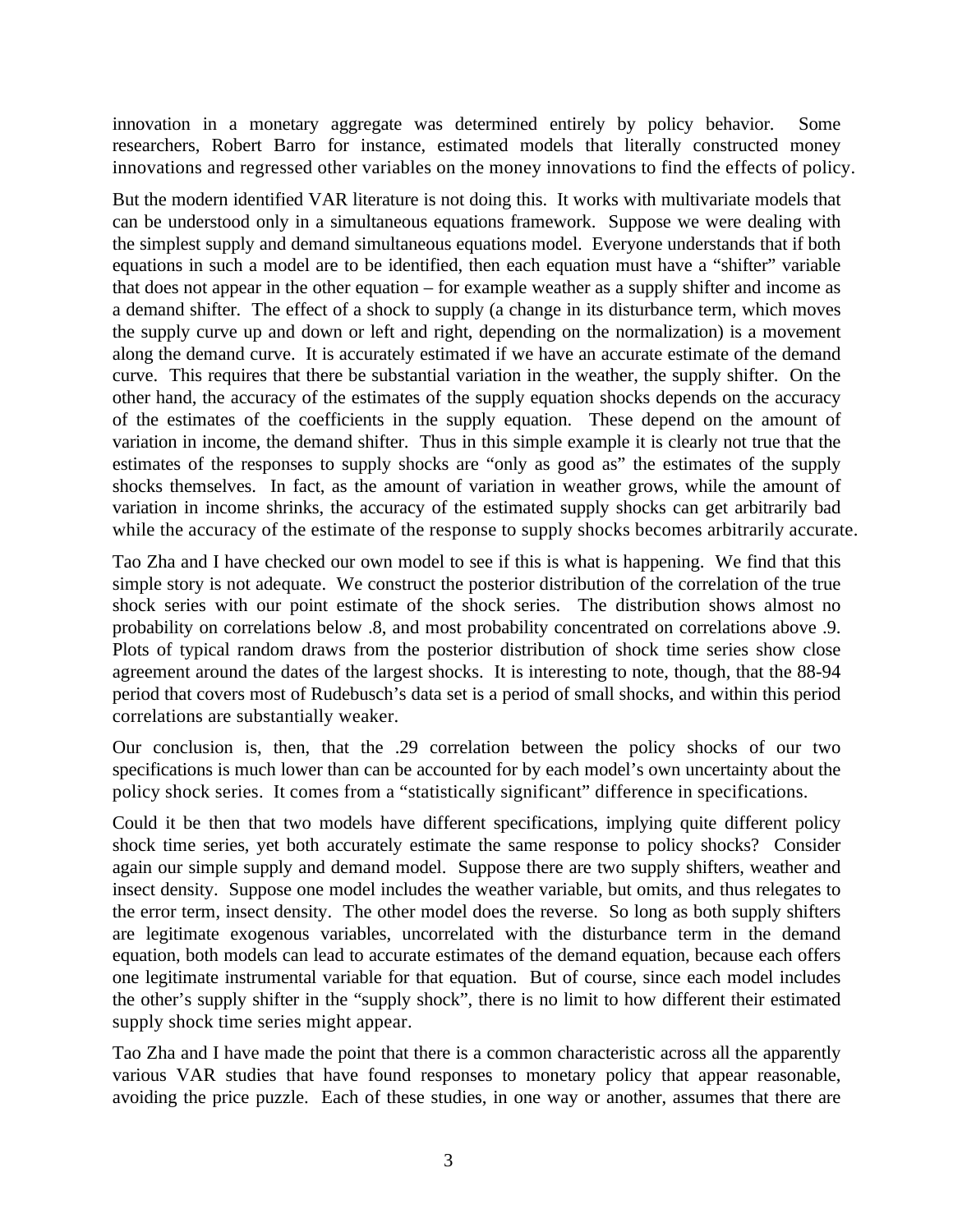one or more "sluggish" private sector variables, usually including GDP, industrial production, or investment, that does not respond within the time unit to monetary policy variables. This variable or group of variables therefore qualifies as instruments for the money supply sector of the model, while lagged monetary policy variables – monetary aggregates and interest rates – become legitimate instruments for the non-policy equations describing the determination of the sluggish variables. Just as in the simple supply and demand model, the agreement among models in the exclusion of contemporaneous values of monetary policy instruments from the equations determining certain key private sector aggregates leads to agreement on the dynamics by which those variables are determined. The models disagree much more on which variables they include in the policy reaction function, and therefore also disagree more on the time series of policy shocks. Several of the models in the literature, for example, have a block recursive structure that entails that the group of sluggish variables coincide with the group of variables that enter contemporaneously in the reaction function. On the other hand Tao Zha and I, and Soyoung Kim, exclude contemporaneous GDP and GDP deflator from the reaction function, while still treating these variables as sluggish.

#### *Fed Funds Futures*

The paper demonstrates at some length that forecasts of the federal funds rate implicit in futures market prices are more accurate, and little correlated with, those obtained from a reduced form prediction equation for the fed funds rate similar to those in some VAR's. This point is of some interest, but it does not have the implications the paper claims for it.

It is a main point of the literature the paper criticizes that there is no reason in principle to assume that unforecastable changes in the federal funds rate are policy shocks. The literature uses a variety of identification schemes, and as Rudebusch points out, comes up with widely varying estimates of the history of policy disturbances. The "VAR policy shocks" that Rudebusch constructs for this paper are, as he points out, nearly identical with one-step-ahead prediction errors for the fed funds rate from a VAR. It is clear then that they are not nearly identical to the policy shocks in some other identified VAR's. But even if they were, the fact that futures market predictions produce better forecasts than the VAR variable list Rudebusch considers does not imply that the futures market prediction errors are good measures of policy shifts. The Fed can and does respond systematically within days or hours to current information on the private economy. Forecast errors for policy instruments therefore inevitably confound forecast errors for private sector variables that influence policy with forecast errors for policy itself. So if what futures markets can predict is policy, but not the private sector variables that systematically influence policy, the futures market forecast errors, though smaller, would be clearly worse as measures of policy shocks than the VAR errors.

In other words, much of the paper's discussion of the results for fed funds future starts from a false premise. That doesn't prevent it from being of some interest. Any variable that can substantially improve reduced form VAR forecasts is an interesting candidate for inclusion in an identified VAR analysis. Note, though, that if a model is being used to interpret behavior, not just for forecasting, it is not generally a good idea to include every variable that improves reduced form forecasts. There are a number of possible choices for a short interest rate, for example, and the models have generally chosen a single short rate, though the choice has ranged over the federal funds rate, commercial paper rates, treasury bill rates, and (usually in other countries) call rates. Short interest rates do not move perfectly together, but they are tightly related. Few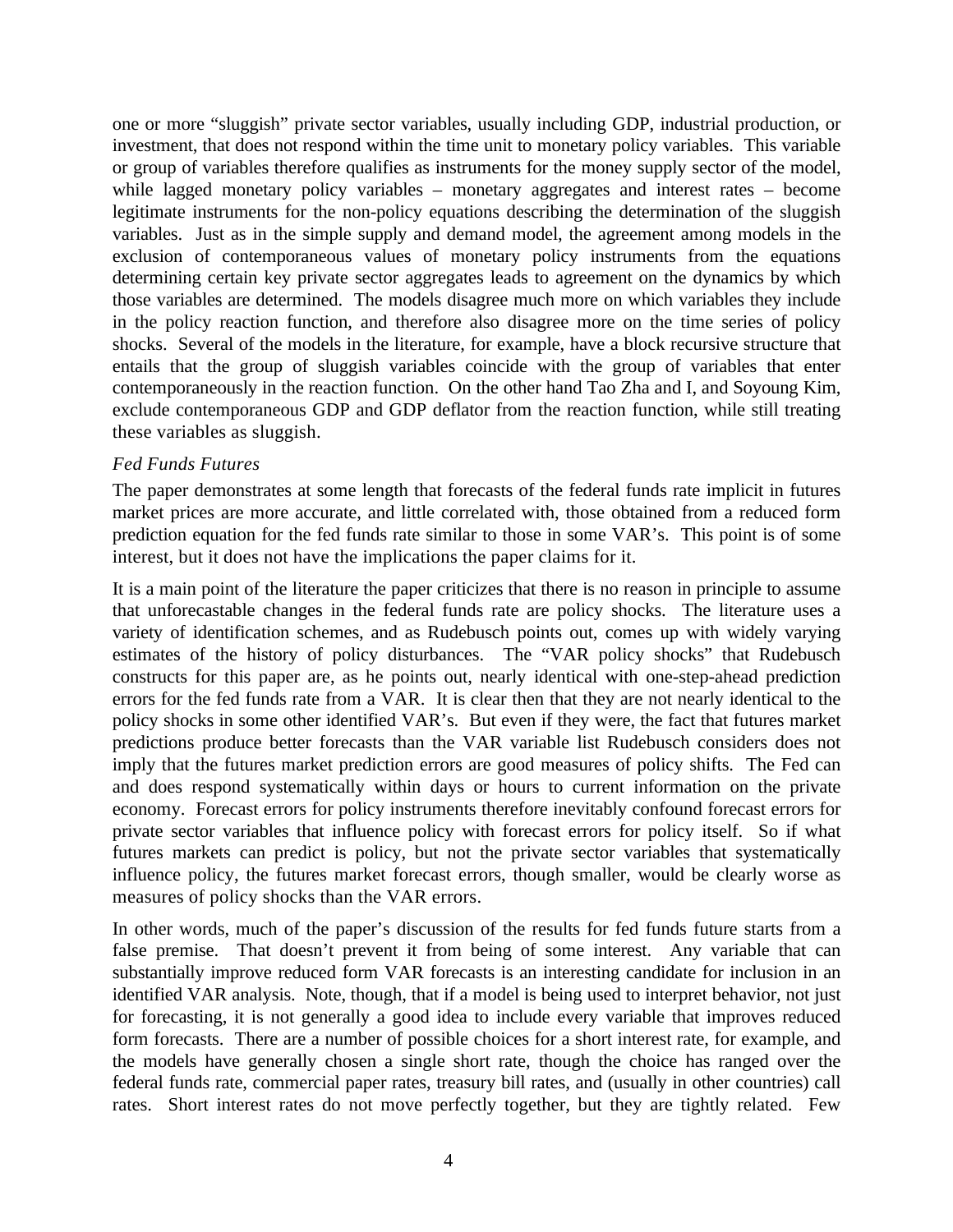people would be surprised to find out that over short horizons treasury bill rates help predict commercial paper rates or vice versa, yet this does not lead to many structural models containing both.

The reason for this is that in some sense, for structural modeling purposes, short interest rates are all measures of a single concept. If one includes multiple short rates while still hoping to obtain behavioral interpretations of the results, it is necessary carefully to model the frictions, institutional factors, etc. that lead to discrepancy among the rates, so as to distinguish the movement in the underlying short rate concept from the factors that distinguish the rates. Commonly such detailed modeling appears not to offer insight or accuracy commensurate with the effort it requires, so modelers settle on a single measure of short rates.

Federal funds rates futures are not short rates, but it turns out that the extra forecasting power they provide is a subset of that available by adding additional short rates to a VAR. Rudebusch kindly provided me with the data set he used for the paper, extended to include also futures prices from the middle of the month preceding the contract month as well as the end-of-month data used in the paper itself. It is important to keep track of the precise dating, here, because results are strongly affected by it. The series Rudebusch uses has a half-month timing advantage over the monthly average data used in most VAR's. It can therefore appear spuriously to have extra information just because of its timing advantage. Below are results from a regression of the federal funds rate on lags of itself, of the treasury bill rate, and of the discount rate, as well as on the futures price prediction as of 15 days before the start of the current month.

| Dependent Variable FFR - Estimation by Least Squares |                              |           |                                                                 |                       |
|------------------------------------------------------|------------------------------|-----------|-----------------------------------------------------------------|-----------------------|
| Monthly Data From 88:11 To 95:03                     |                              |           |                                                                 |                       |
| Usable Observations                                  | 77 Degrees of Freedom        |           | 69                                                              |                       |
| Centered R**2 0.996339 R Bar **2                     |                              | 0.995967  |                                                                 |                       |
| Uncentered $R^{**}2$ 0.999481 T x $R^{**}2$          |                              | 76.960    |                                                                 |                       |
| Mean of Dependent Variable 5.7343662338              |                              |           |                                                                 |                       |
| Std Error of Dependent Variable 2.3468022835         |                              |           |                                                                 |                       |
| Standard Error of Estimate 0.1490275966              |                              |           |                                                                 |                       |
| Sum of Squared Residuals 1.5324364930                |                              |           |                                                                 |                       |
| Regression $F(7,69)$                                 | 2682.5155                    |           |                                                                 |                       |
| Significance Level of F                              | 0.00000000                   |           |                                                                 |                       |
| Durbin-Watson Statistic                              | 2.033023                     |           |                                                                 |                       |
| $O(19-0)$                                            | 15.789015                    |           |                                                                 |                       |
| Significance Level of Q                              | 0.67130548                   |           |                                                                 |                       |
|                                                      |                              |           |                                                                 |                       |
| Variable                                             | Coeff                        | Std Error | $T-$                                                            | Signif<br>Stat        |
|                                                      |                              |           |                                                                 |                       |
| 1.<br>Constant                                       | $-0.005249077$ 0.071294538   |           |                                                                 | $-0.07363$ 0.94152162 |
| 2. FFF15 $\{1\}$                                     |                              |           | $0.097391950 \quad 0.176886917 \qquad 0.55059 \quad 0.58369385$ |                       |
| 3.<br>$FFR{1}$                                       | 0.686652699   0.180151603    |           |                                                                 | 3.81153 0.00029683    |
| 4. $FFR{2}$                                          | $-0.038487564$ 0.137030961   |           | $-0.28087$                                                      | 0.77965240            |
| $TBSMS{1}$<br>5.                                     |                              |           | 3.92295                                                         | 0.00020403            |
| 6.<br>$TBSMS{2}$                                     | $-0.252331336$ $0.155386818$ |           |                                                                 | $-1.62389$ 0.10895900 |
| $DIST{1}$<br>7.                                      | $-0.406015930$ $0.151887938$ |           |                                                                 | $-2.67313$ 0.00937140 |
| 8.<br>$DIST{2}$                                      |                              |           | $0.149247075$ $0.144783362$ $1.03083$                           | 0.30622024            |

Clearly there is no forecasting power in the futures market forecasts that is not already available in lagged funds rate data, lagged treasury bill rate data, and lagged discount rate data.

The same regression run with the futures market forecasts from the end of the preceding month, instead of the middle of the preceding month, makes the futures market variable very significant,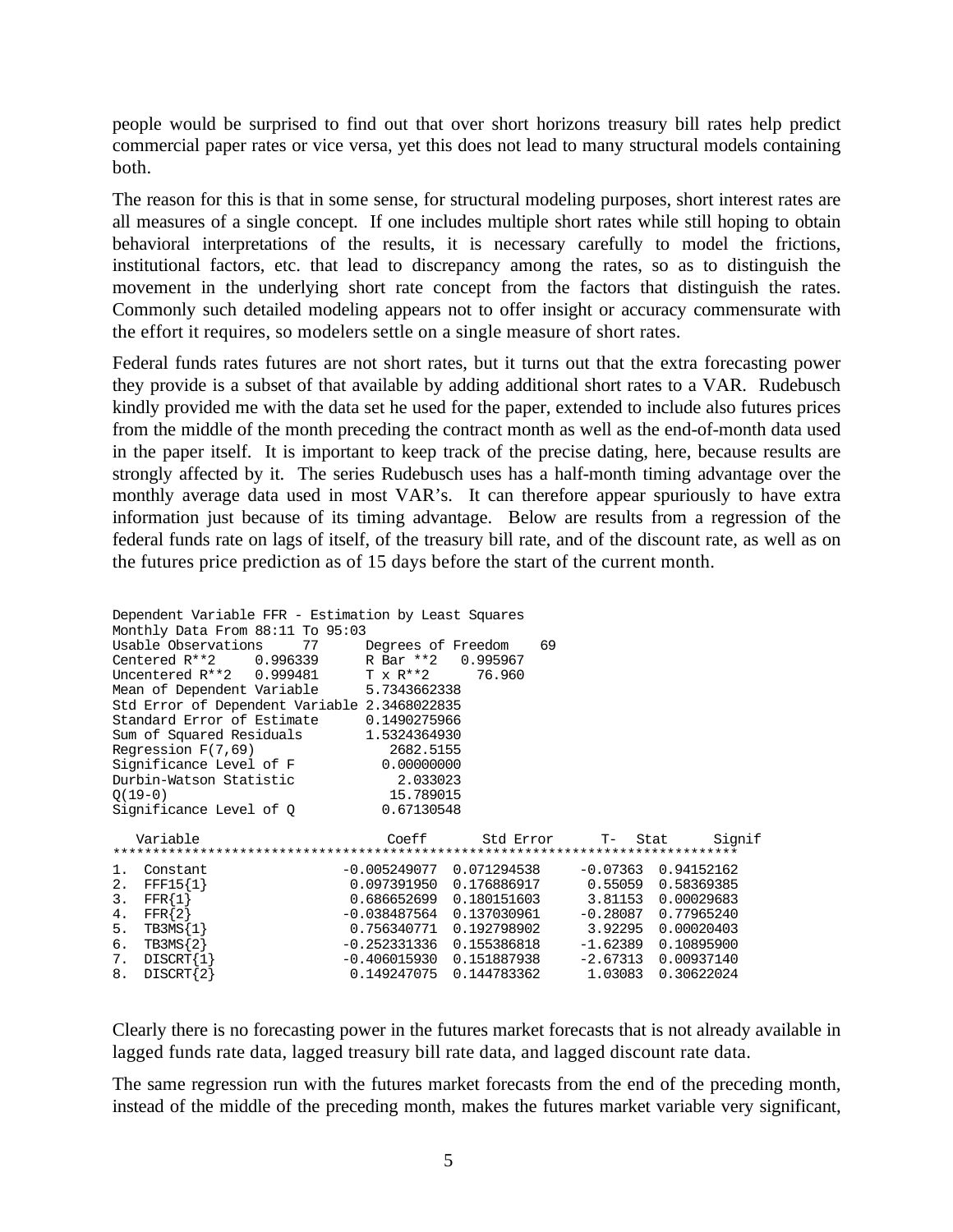confirming that time aggregation issues are critical to interpreting results here. However even the end-of-preceding-month fed funds future variable leaves substantial predictive power for the lagged interest rates. Since this casts doubt on Rudebusch's strong claims of market efficiency, I display the results below, though they are not very relevant to the main points of these notes.

```
Dependent Variable FFR - Estimation by Least Squares
Monthly Data From 88:11 To 95:03
Usable Observations 77 Degrees of Freedom 69<br>Centered R**2 0.996785 R Bar **2 0.996459
                  0.996785 R Bar **2 0.996459<br>0.999544 T x R**2 76.965
Uncentered R^{**}2 0.999544 T x R^{**}2 76.965<br>Mean of Dependent Variable 5.7343662338
Mean of Dependent Variable
Std Error of Dependent Variable 2.3468022835<br>Standard Error of Estimate 0 1396545143
Standard Error of Estimate
Sum of Squared Residuals 1.3457334526<br>Reqression F(7,69) 3056.0472
Regression F(7,69) 3056.0472<br>Significance Level of F 0.00000000
Significance Level of F.
Durbin-Watson Statistic 1.990067
Q(19-0) 15.272533
Significance Level of 0
 Variable Coeff Std Error T- Stat Signif
*******************************************************************************
\begin{tabular}{lcccccc} 1. & Constant & -0.003869406 & 0.066606552 & -0.05809 & 0.95384209 \\ 2. & FFF1\{1\} & 0.456011245 & 0.144797876 & 3.14930 & 0.00241910 \\ 3. & FFR\{1\} & 0.453104681 & 0.171897568 & 2.63590 & 0.01035617 \end{tabular}2. FFF1{1} 0.456011245 0.144797876 3.14930 0.00241910
3. FFR{1} 0.453104681 0.171897568 2.63590 0.01035617
4. FFR{2} -0.069977581 0.127293211 -0.54974 0.58427593
5. TB3MS{1} 0.406371377 0.178547413 2.27599 0.02595467
6. TB3MS{2} -0.078785963 0.153419346 -0.51353 0.60921877
7. DISCRT{1} -0.325033483 0.141919120 -2.29027 0.02506690
8. DISCRT{2} 0.151405023 0.135602940 1.11653 0.26806756
```
This is not to say that in modeling the behavior of the Federal Reserve, which is certainly aware of Tbill rates and the discount rate without delay, we should not use data on them. But clearly using them raises fresh modeling problems. The Fed may respond to market forces that push Tbill rates away from the funds rate, but the Tbill market may also anticipate Fed policy moves. No singleequation approach will unravel this.

## *Quibbles*

## *Time-Invariant Linear Structure*

It is true that the identified VAR literature has maintained linearity assumptions for the most part. My own work [1993] has shown that in reduced form analysis certain nonlinear features and stochastic time variation in parameters can improve fit substantially. However the absolute sizes of the gains in fit from such features are not large, and the types of nonlinearity and time variation that proved useful in reduced form analysis would be difficult to integrate into an identified VAR analysis. Finding ways to introduce such features into identified VAR models is indeed likely to be worthwhile, as the models become more widely accepted and used. In the meantime, most of the existing studies have devoted some attention to robustness of results to sample splitting or omission of episodes where policy is widely thought to have been unusual.

Rudebusch apparently finds these sample split checks , or at least the way the VAR literature has used them, unconvincing. He does his own sample-split tests on the regression equations he has fit, which do not correspond precisely to any fit in the VAR literature, and finds statistically significant parameter shifts.

In the VAR literature, as in all macroeconomic time series modeling, one can find a range of approaches to handling parameter variation. At one end of this range are modelers who act as if they believe that macroeconomic models with completely time-invariant parameters exist, and that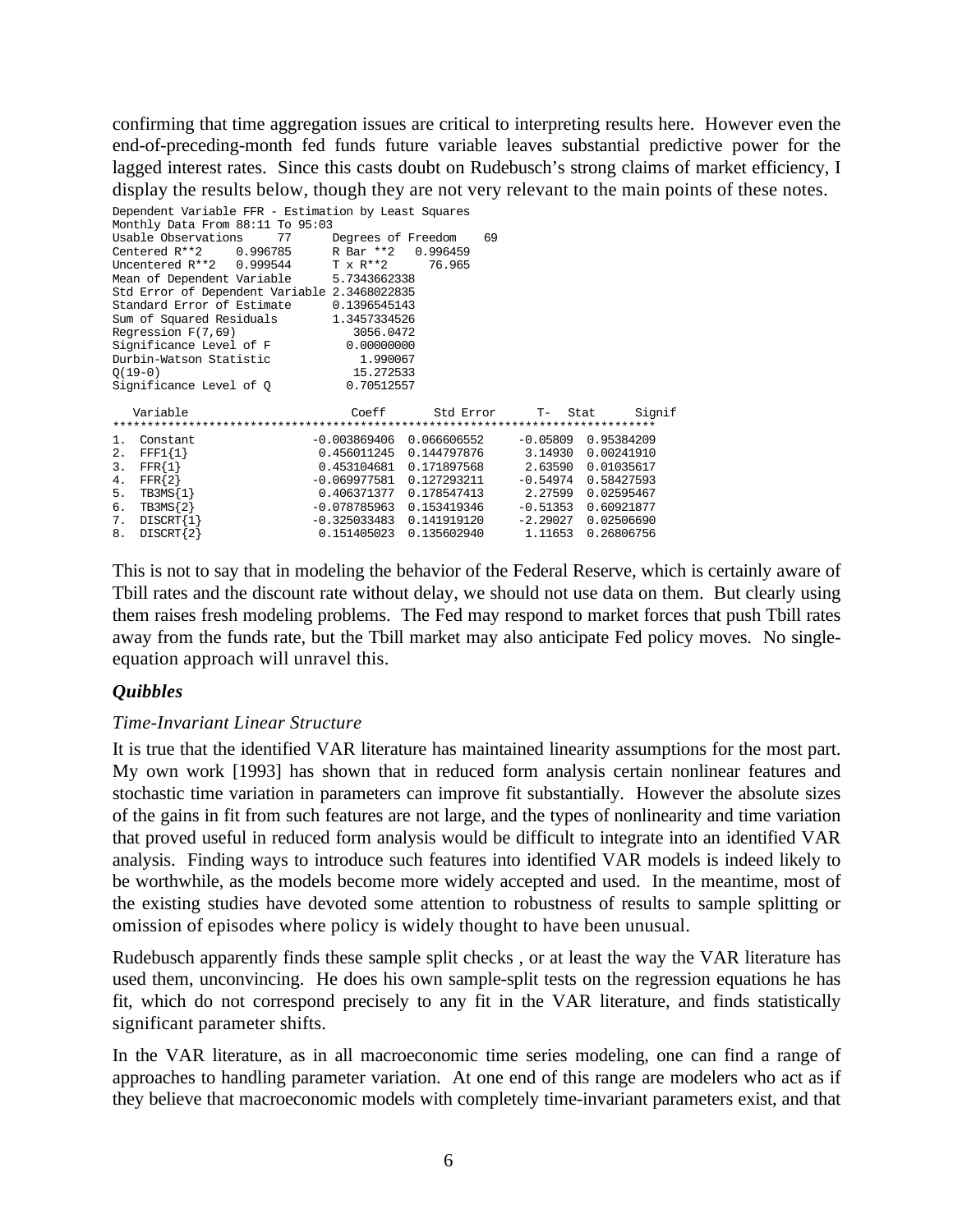once statistically significant parameter variation has been demonstrated, a model can be dismissed as false. Rudebusch writes as if he is in this camp. Within the VAR literature, a similar point of view leads Gordon and Leeper [1995], for example, to use a shorter sample period than most of the rest of the literature. At the other end are modelers like Zha and myself, who view linearity and time-invariance as always more or less good approximations. We also construct tests for parameter-invariance, but we use the Schwarz criterion rather than F-tests, and find little evidence of important parameter variation.

The use of the Schwarz criterion rather than simple F-tests is important, even for researchers who believe in time-invariant macroeconomic models. Deciding whether there is time variation in parameters by conducting Chow tests with a standard significance level is an inconsistent decision procedure – when there is in fact no time variation, the procedure does not lead to correct decisions with arbitrarily high probability in large samples. Use of the Schwarz criterion is a consistent decision procedure. It amounts to using Chow tests in which the significance level is steadily tightened as sample size increases.

I do not mean to argue here that there is no room for improving models by allowing for time variation in parameters. There almost certainly is room for improvement along these lines. However the amount of time variation apparent in the data is weak, not strong, so as with nonlinearity, it makes sense at this stage to examine models that do not allow for time variation.

Rudebusch observes that some researchers have found quite different impulse responses in different parts of samples. Since this literature has avoided the complications of using Bayesian priors, it has regularly skated close to the edge of degrees of freedom problems. VAR's fit to short time series can produce extremely erratic impulse responses. It is therefore not news that sample splits can produce quantitatively important differences in estimated impulse responses. But the differences tend not to be large statistically, when checked by a consistent criterion like the Schwarz criterion.

The paper cites the difficulty that single-equation "reaction function" modelers have had in getting good, stable fits with regression functions attempting to explain monetary policy behavior. But reaction function modelers set out to "explain" monetary policy behavior, often with a focus on month-to-month or quarter-to-quarter variation. It is difficult to obtain a substantial R-squared in a regression of, say, changes in the monthly average federal funds rate, on anything. There is a temptation to overfit, therefore, finding specifications that work, but only for short periods. The identified VAR literature finds that most of the predictable part of monetary policy variables is low-frequency in nature, with short-run changes quite erratic. A high R-squared in predicting short-run changes in the federal funds rate is not the objective in identified VAR modeling. In such modeling the objective is accurate characterization of the probability distribution of policy shifts. This may result in a model that is fairly stable over time, attributing quite a bit of highfrequency variation to the disturbance in the reaction function. If the monetary authorities' shortrun behavior follows rules that they perceive as systematic, but that change frequently and erratically, then a probability model that treats these rules simply as sources of random fluctuation, without trying to track them in detail, may be exactly correct. The fact that these fluctuations are the outcome of deliberate decisions, taken after a process of debate and discussion, does not make it illegitimate to treat them as random.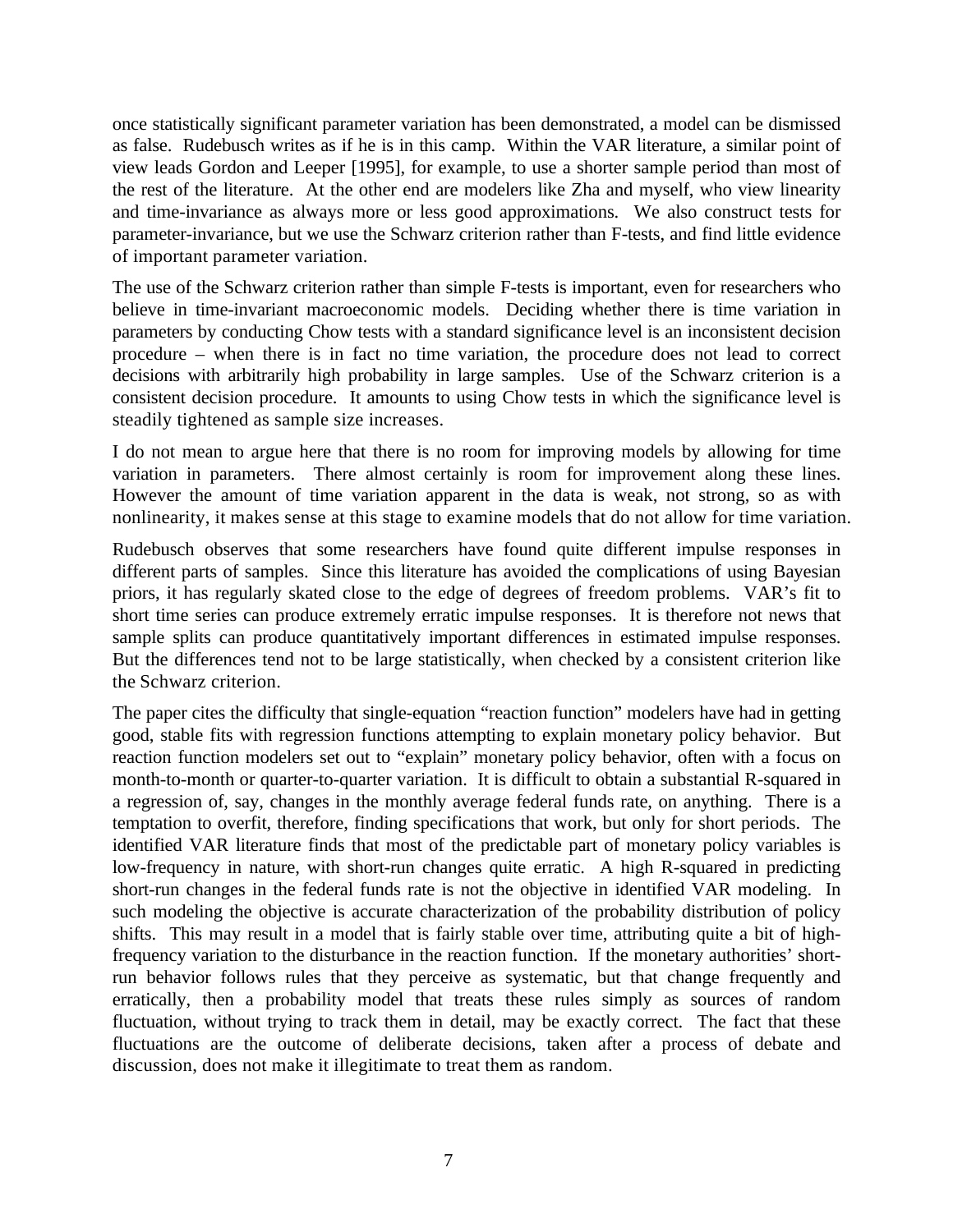#### *Information Sets*

The paper cites, appealing to various sources, a list of variables that have not generally been used in published VAR studies but that have been considered possibly important influences on Fed behavior. These include the foreign trade deficit, the "stance of fiscal policy", "measures of political pressure", the value of the dollar, stock prices, "general financial liquidity", labor costs, housing starts, inventory-to-sales ratios, durable goods orders, and "reports on regional shocks". Some of these variables have appeared in some VAR studies. This is true of the labor cost variable and the value of the dollar – Zha and I use a wage variable in our system, Christiano, Eichenbaum and Evans have used exchange rates, and Soyoung Kim uses exchange rates. Indeed use of exchange rate variables is standard in the identified VAR literature for non-US economies. Zha and I use bankruptcies, one measure of "general financial liquidity". Bernanke and Gertler have used measures of residential construction. Others of these variables have not appeared in published VAR's, but have been tried at early stages of research at least by me, and no doubt by others as well. Stock prices and inventories are in this category. And finally some are variables that are both difficult to quantify and excellent candidates for relegation to the disturbance term in an identified VAR study – stance of fiscal policy and measures of political pressure seem to fit here.

There is a reason that, despite having for the most part been tried to some extent by VAR researchers, these variables have not become standard in the literature. They do not have major qualitative effects on conclusions and their behavior does not emerge as a key factor in interpreting results. Thus modelers, who are constantly pressing against constraints on the size of model that can be managed, have regarded these variables as expendable.

Occasionally a variable is suggested that does change conclusions or interpretations, and it then becomes part of the standard specification. Commodity prices is in this category. Eight years ago it was not part of the standard specification. It played a part in resolving the "price puzzle", and is now part of the standard specification.

## *Use of Final Revised Data*

Since my paper [1986] that unwittingly resolved the "price puzzle" before its time, I have always used specifications of policy behavior that assume that the authorities react immediately to the variables they can observe without delay – commodity prices, monetary aggregates, financial variables – and only with a delay to variables that they can observe only with delay – e.g. GDP and the GDP deflator. I think it is true that specifications pretending that authorities can react instantly to such data can lead to important distortions. I am therefore somewhat sympathetic to this complaint of Rudebusch's.

On the other hand, it is not clear that this criticism is quantitatively important. Partly perhaps because it quickly leads to a need for simultaneous equations methods, few other researchers have followed my practice in this regard, and qualitative conclusions about the effects of monetary policy have not been affected by these differences in practice. If the policy authorities make efficient use flawed but immediately observable, measures of final revised data, and if the resultant measurement errors do not affect the behavior of other components of the economy, there will be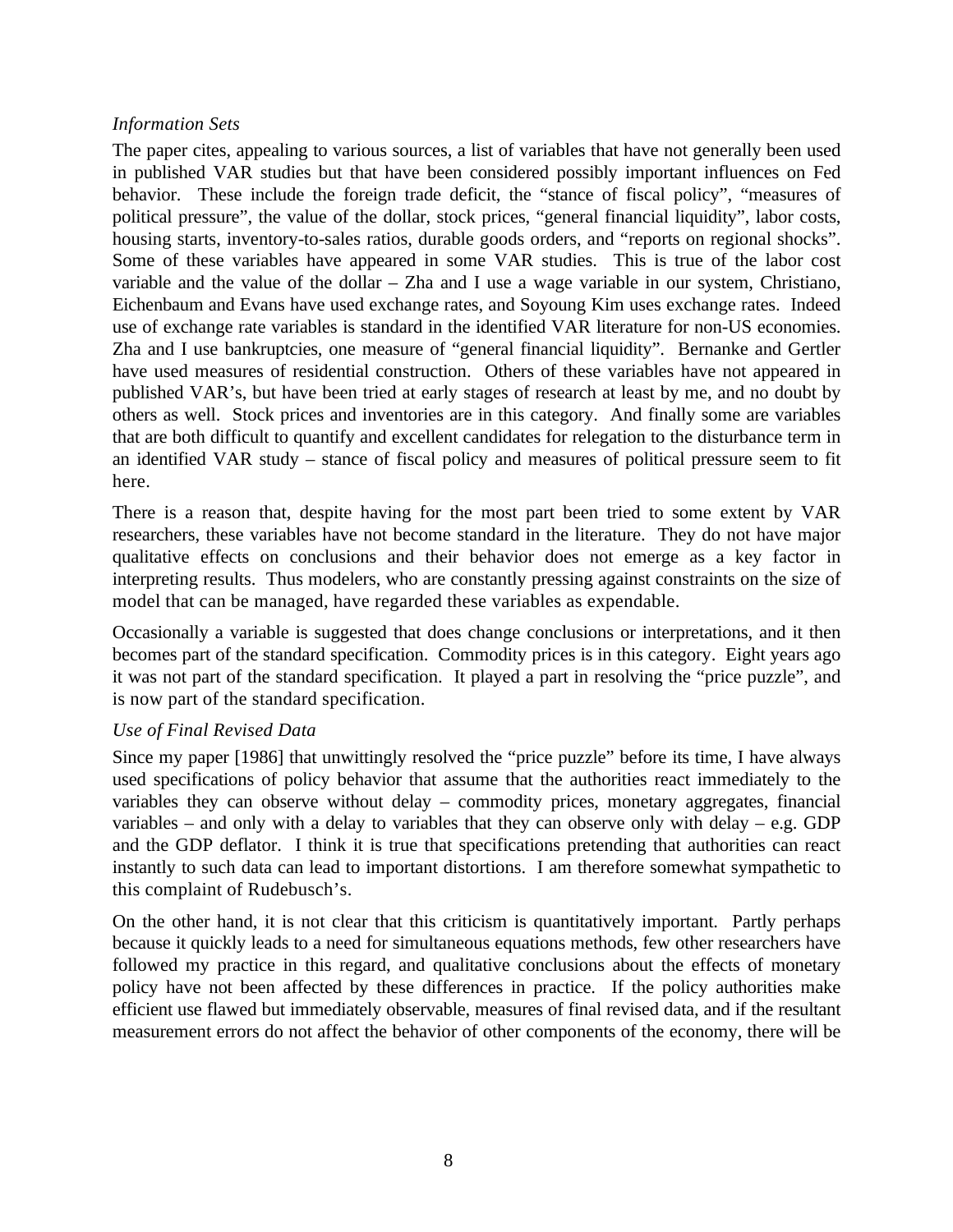no problem with specifications that assume the authorities react to final revised data. The measurement errors simply contribute welcome exogenous variation in monetary policy.

#### *Long Distributed Lags*

Rudebusch takes the fact that VAR modelers find significant coefficents on variables with long lags to imply that "the Fed reacts systematically to old information". This is just a mistake. In the first place, Fed policy variables are not subject to arbitrage arguments that imply that we know that they display no inertia. But even if they were, variables that display no inertia do not necessarily show no long lags in regressions on other variables. For example, we expect stock prices are close to random walks. This means that a regression of the change in stock price on, say, industrial production, should show stock price changes depending only on the innovation in industrial production. But industrial production itself does show inertia. The best univariate predictor of it based on its own past is likely to show significant effects of lags of several months. Thus a regression of stock price on its own past and on current and past industrial production could well show significant coefficients on long lags of industrial production. This would not mean that stock prices "react systematically to old information."

## *Conclusion: Constructive Criticism*

 $\overline{a}$ 

The Rudebusch paper does not offer much constructive criticism. It is more of an attack than a critique. So I close by offering constructive criticism of it, by trying to point it in the direction of leaving aside the more obvious and weaker points it has embraced and expanding its treatment of the points that are more penetrating. I also offer a brief summary of my own views of where the identified VAR literature is deficient and where it should be heading.

The issues of time invariance, linearity, and variable selection are universal in macroeconomic modeling. VAR modelers have inevitably thought about them already, as have their critics. To make criticism along these lines telling, the paper would have to show that a particular way of introducing nonlinearity, allowing for time variation, or changing the usual variable set, not yet considered in the literature, results in sharp changes in results. The paper does not begin this task, so its criticisms on these lines do not bite.

That financial market variables, and in particular interest rates other than the funds rate, have predictive value not captured in the usual list of VAR variables is a point worth making. It does not prove that existing VAR studies are worthless, but it suggests that there might be returns to more detailed modeling of monetary policy and money supply. The one-short-interest-rate convention may have outlived its usefulness. Rudebusch has already in this paper estimated onesixth (one equation) of a VAR. I urge him to take the plunge and estimate a full scale dynamic model, in which policy shocks are identified and the interaction of funds and discount rate setting with private-sector based disturbances to market rates is modeled explicitly. It appears from this paper as if he would not like to think of himself as a VAR modeler. In that case I urge him to present us with another approach to dynamic modeling that can progress in the same direction.

As for my own views of what the literature lacks, they are partly implicit in a current joint project of Eric Leeper, Tao Zha and me, to distinguish Federal Reserve from private banking system behavior. This involves modeling the joint behavior of at least two monetary aggregates (one

<sup>&</sup>lt;sup>1</sup> Ben Bernanke has articulated this point in discussions of this aspect of specification.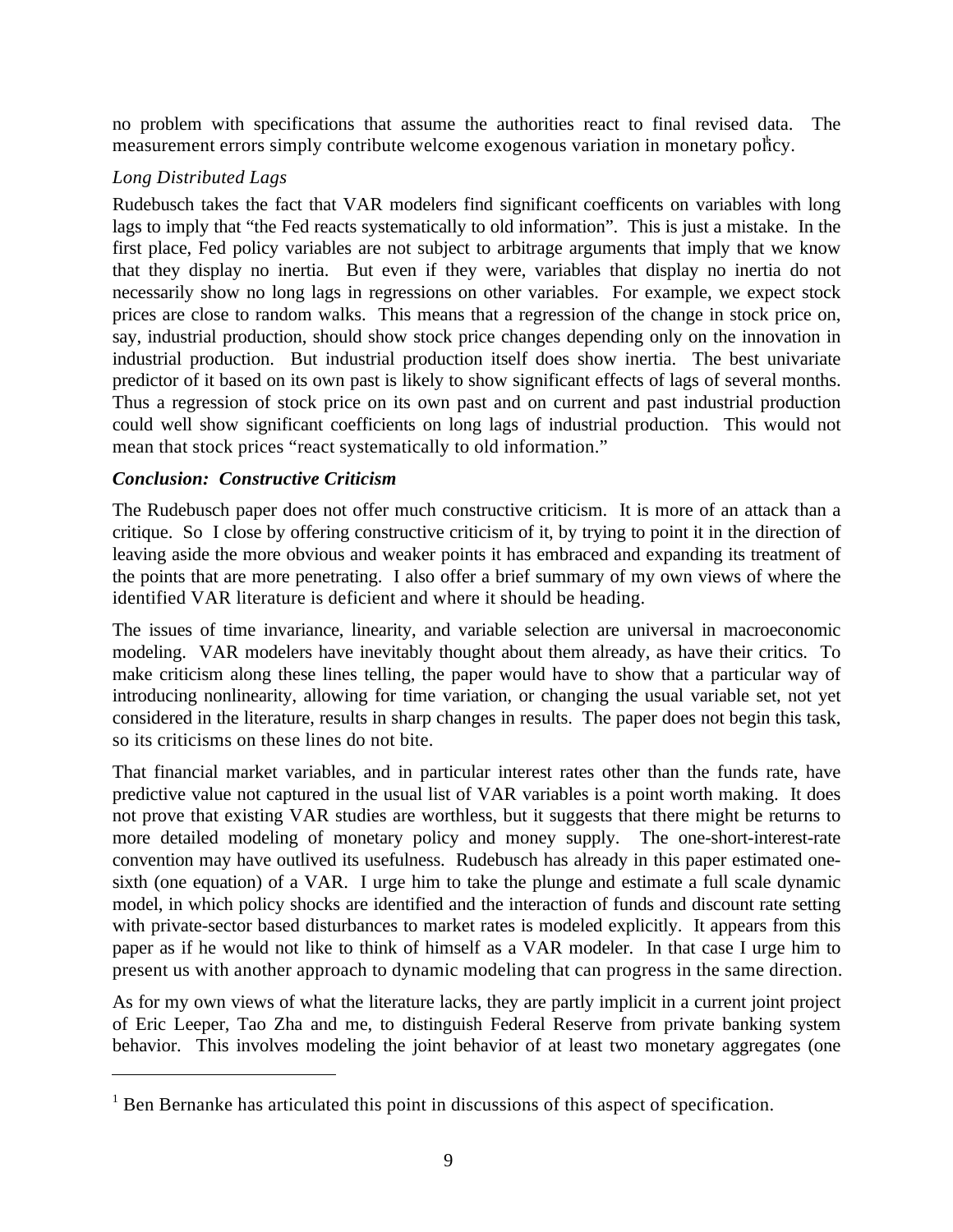"controllable" like total reserves or non-borrowed reserves, one "transactions" like M1 or M2) and at least two, perhaps three or four, interest rates (from among, e.g. the funds rate, the discount rate, treasury bill rates, rates on bank deposits, bank loan rates). Such a model has to be bigger than existing identified VAR models, and hence requires some new numerical and statistical approaches, but our preliminary results are more encouraging than discouraging.

The restriction of identified VAR modeling to handling only either just-identified models or overidentified models that restrict only contemporaneous coefficients is artificial. It is time for some move in the direction of relaxing this computationally based constraint.

Ultimately the identified VAR literature and the dynamic stochastic general equilibrium model (DSGE) literature should converge. I see no satisfactory way to handle parameter drift and nonlinearity in identified dynamic models that does not require more complete behavioral interpretations than are used in the identified VAR literature. Leeper and Sims [1994] and Jinill Kim [1995] represent steps in that direction. They use models that are nonlinear in parameters and that model explicitly time variation in interpretable parameters.